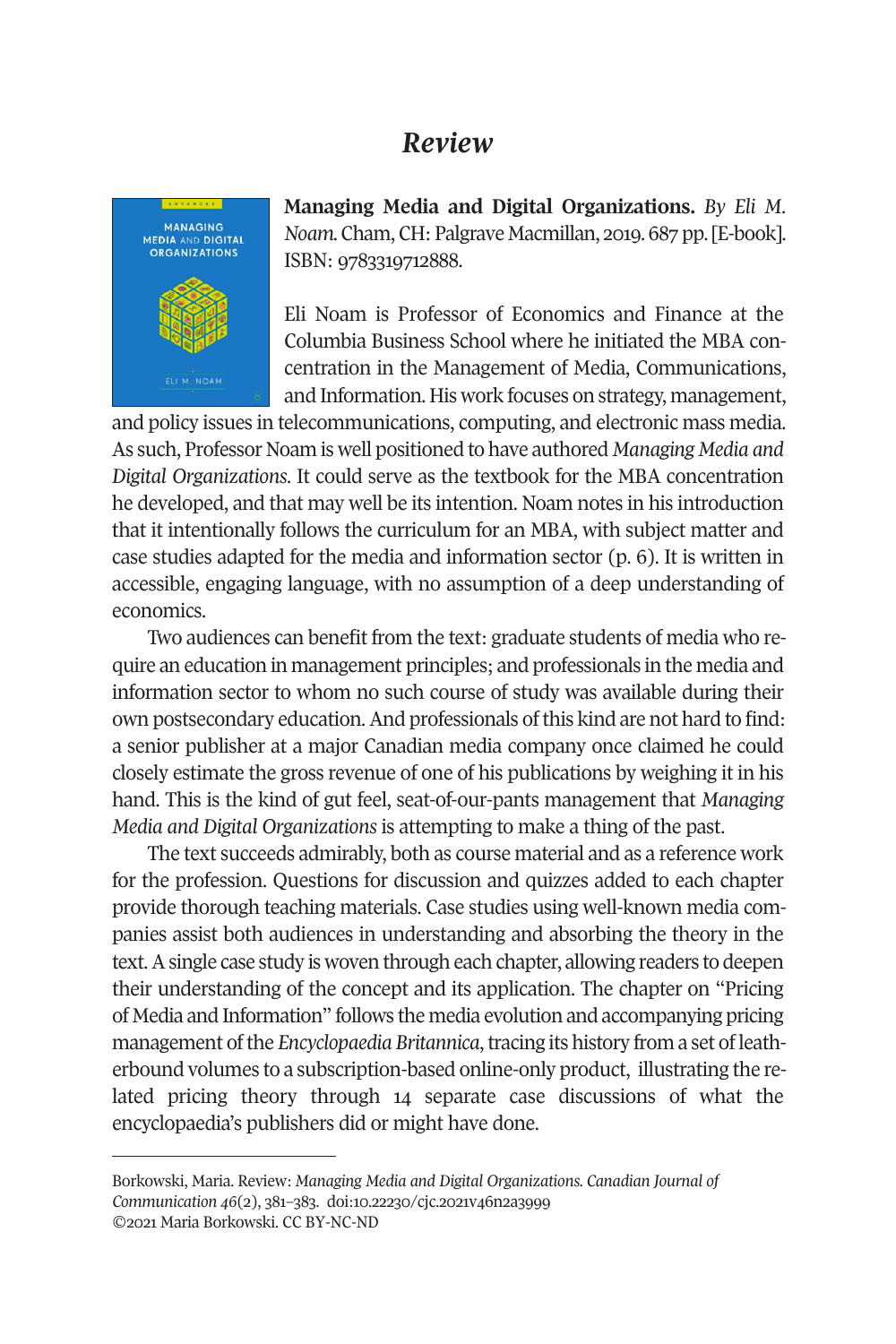382 *Canadian Journal of Communication* Vol 46(2)

Central to Noam's approach to the study of media and information management is the identification of twelve economic characteristics that shape it. Not all are unique to the sector, but organizations within the sector cannot be managed effectively without an understanding of them:

Characteristic #1: High Fixed Costs, Low Marginal Costs—Very High Economies of Scale

Characteristic #2: Network Effects

Characteristic #3: Radically Divergent Cost Trends in the Value Chain

Characteristic #4: Information as a Cumulative Asset

Characteristic #5: Excess Supply

Characteristic #6: Price Deflation

Characteristic #7: Convergence of Technology

Characteristic #8: Non-Normal Distribution of Success

Characteristic #9: Importance of Intangible Assets

Characteristic #10: The Presence of Non-Maximizers of Profit

Characteristic #11: Information as a Public Good

Characteristic #12: High Government Involvement

Once introduced, these twelve characteristics do not provide the outline for the text. Rather, Noam proceeds through the MBA curriculum studying media organizations through one or more of these twelve lenses. For readers well versed in economic theory, mathematical models are presented to illustrate characteristics, but it is not necessary to use the formulae to understand the concepts. The case studies may be the most valuable illustrations.

The text includes chapters for major organizational functions (production, marketing, human resources, finance, distribution, strategic planning) and some of particular importance to media and information (intellectual assets, technology). The work offers enough detail in each subject area to support a graduate survey course. Perhaps of greater value, each is an accessible introduction to other areas that the professional may be less familiar with: marketers can learn about technology management; human resource professionals about financial management. Use of footnotes within each chapter as opposed to an exhaustive bibliography make each chapter a self-contained textbook.

Examples and case studies are drawn from international markets including Brazil, France, Britain, and Japan but rely most heavily on the United States. Multinational, integrated firms (Sony, Time Warner, Condé Nast, Comcast) constitute almost all of the cases. Examples drawn from startups and boutique firms would be useful given how influential these organizations are in the sector, especially in introducing the disruption that is so characteristic of its evolution. Despite